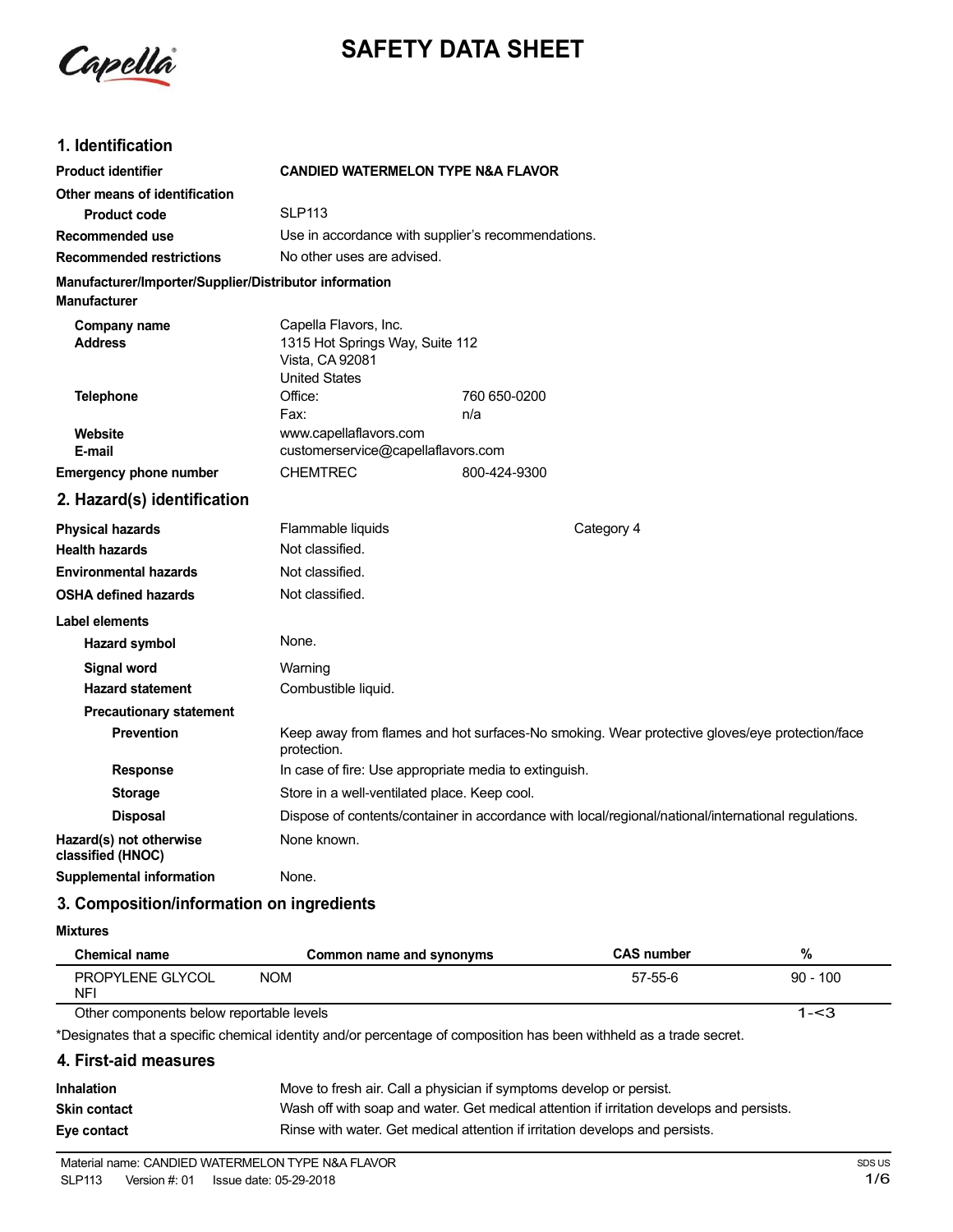| <b>Most important</b><br>symptoms/effects, acute and<br>delayed              | Direct contact with eyes may cause temporary irritation.                                                                                                                                                                                                                                                                                                                                                                     |
|------------------------------------------------------------------------------|------------------------------------------------------------------------------------------------------------------------------------------------------------------------------------------------------------------------------------------------------------------------------------------------------------------------------------------------------------------------------------------------------------------------------|
| Indication of immediate<br>medical attention and special<br>treatment needed | Provide general supportive measures and treat symptomatically.                                                                                                                                                                                                                                                                                                                                                               |
| <b>General information</b>                                                   | Ensure that medical personnel are aware of the material(s) involved, and take precautions to<br>protect themselves.                                                                                                                                                                                                                                                                                                          |
| 5. Fire-fighting measures                                                    |                                                                                                                                                                                                                                                                                                                                                                                                                              |
| Suitable extinguishing media                                                 | Water fog. Alcohol resistant foam. Dry chemical powder. Carbon dioxide (CO2).                                                                                                                                                                                                                                                                                                                                                |
| Unsuitable extinguishing<br>media                                            | Do not use water jet as an extinguisher, as this will spread the fire.                                                                                                                                                                                                                                                                                                                                                       |
| <b>Specific hazards arising from</b><br>the chemical                         | The product is combustible, and heating may generate vapors which may form explosive vapor/air<br>mixtures. During fire, gases hazardous to health may be formed.                                                                                                                                                                                                                                                            |
| Special protective equipment<br>and precautions for firefighters             | Self-contained breathing apparatus and full protective clothing must be worn in case of fire.                                                                                                                                                                                                                                                                                                                                |
| <b>Fire fighting</b><br>equipment/instructions                               | In case of fire and/or explosion do not breathe fumes. Move containers from fire area if you can do<br>so without risk.                                                                                                                                                                                                                                                                                                      |
| <b>Specific methods</b>                                                      | Use standard firefighting procedures and consider the hazards of other involved materials.                                                                                                                                                                                                                                                                                                                                   |
| <b>General fire hazards</b>                                                  | Combustible liquid.                                                                                                                                                                                                                                                                                                                                                                                                          |
| 6. Accidental release measures                                               |                                                                                                                                                                                                                                                                                                                                                                                                                              |
| Personal precautions,<br>protective equipment and<br>emergency procedures    | Keep unnecessary personnel away. Keep people away from and upwind of spill/leak. Eliminate all<br>ignition sources (no smoking, flares, sparks, or flames in immediate area). Wear appropriate<br>protective equipment and clothing during clean-up. Ensure adequate ventilation. Local authorities<br>should be advised if significant spillages cannot be contained. For personal protection, see section<br>8 of the SDS. |
| <b>Methods and materials for</b><br>containment and cleaning up              | Use water spray to reduce vapors or divert vapor cloud drift. Eliminate all ignition sources (no<br>smoking, flares, sparks, or flames in immediate area). Keep combustibles (wood, paper, oil, etc.)<br>away from spilled material.                                                                                                                                                                                         |
|                                                                              | Large Spills: Stop the flow of material, if this is without risk. Dike the spilled material, where this is<br>possible. Use a non-combustible material like vermiculite, sand or earth to soak up the product<br>and place into a container for later disposal. Following product recovery, flush area with water.                                                                                                           |
|                                                                              | Small Spills: Absorb with earth, sand or other non-combustible material and transfer to containers<br>for later disposal. Clean surface thoroughly to remove residual contamination.                                                                                                                                                                                                                                         |
|                                                                              | Never return spills to original containers for re-use. For waste disposal, see section 13 of the SDS.                                                                                                                                                                                                                                                                                                                        |
| <b>Environmental precautions</b>                                             | Avoid discharge into drains, water courses or onto the ground.                                                                                                                                                                                                                                                                                                                                                               |
| 7. Handling and storage                                                      |                                                                                                                                                                                                                                                                                                                                                                                                                              |
| Precautions for safe handling                                                | Keep away from open flames, hot surfaces and sources of ignition. When using do not smoke.<br>Avoid prolonged exposure. Provide adequate ventilation. Wear appropriate personal protective<br>equipment. Observe good industrial hygiene practices.                                                                                                                                                                          |

Rinse mouth. Get medical attention if symptoms occur.

**Conditions for safe storage, including any incompatibilities**

**Ingestion**

Keep away from heat, sparks and open flame. Store in a cool, dry place out of direct sunlight. Store in original tightly closed container. Store in a well-ventilated place. Keep in an area equipped with sprinklers. Store away from incompatible materials (see Section 10 of the SDS).

### **8. Exposure controls/personal protection**

#### **Occupational exposure limits**

The following constituents are the only constituents of the product which have a PEL, TLV or other recommended exposure limit. At this time, the other constituents have no known exposure limits.

| US. Workplace Environmental Exposure Level (WEEL) Guides |                                                            |            |          |  |
|----------------------------------------------------------|------------------------------------------------------------|------------|----------|--|
| <b>Components</b>                                        | Tvpe                                                       | Value      | Form     |  |
| PROPYLENE GLYCOL<br>NOM NFI (CAS 57-55-6)                | TWA                                                        | 10 $mq/m3$ | Aerosol. |  |
| <b>Biological limit values</b>                           | No biological exposure limits noted for the ingredient(s). |            |          |  |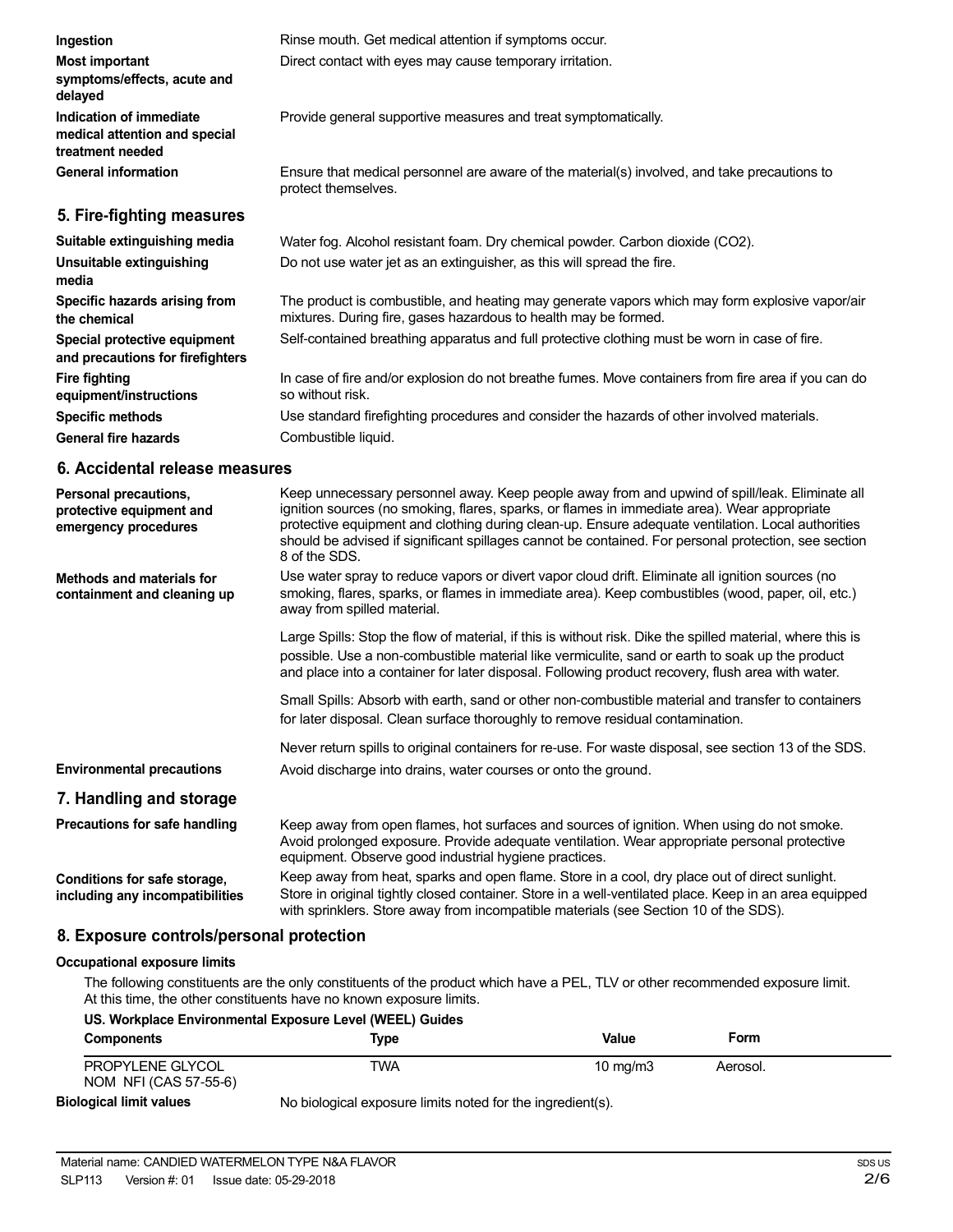| Appropriate engineering<br>controls | Good general ventilation (typically 10 air changes per hour) should be used. Ventilation rates<br>should be matched to conditions. If applicable, use process enclosures, local exhaust ventilation,<br>or other engineering controls to maintain airborne levels below recommended exposure limits. If<br>exposure limits have not been established, maintain airborne levels to an acceptable level. |
|-------------------------------------|--------------------------------------------------------------------------------------------------------------------------------------------------------------------------------------------------------------------------------------------------------------------------------------------------------------------------------------------------------------------------------------------------------|
|                                     | Individual protection measures, such as personal protective equipment                                                                                                                                                                                                                                                                                                                                  |
| Eye/face protection                 | Wear safety glasses with side shields (or goggles).                                                                                                                                                                                                                                                                                                                                                    |
| <b>Skin protection</b>              |                                                                                                                                                                                                                                                                                                                                                                                                        |
| <b>Hand protection</b>              | Wear appropriate chemical resistant gloves.                                                                                                                                                                                                                                                                                                                                                            |
| Other                               | Wear suitable protective clothing.                                                                                                                                                                                                                                                                                                                                                                     |
| <b>Respiratory protection</b>       | If engineering controls do not maintain airborne concentrations below recommended exposure<br>limits (where applicable) or to an acceptable level (in countries where exposure limits have not<br>been established), an approved respirator must be worn.                                                                                                                                              |
| <b>Thermal hazards</b>              | Wear appropriate thermal protective clothing, when necessary.                                                                                                                                                                                                                                                                                                                                          |
| General hygiene<br>considerations   | When using do not smoke. Always observe good personal hygiene measures, such as washing<br>after handling the material and before eating, drinking, and/or smoking. Routinely wash work<br>clothing and protective equipment to remove contaminants.                                                                                                                                                   |

# **9. Physical and chemical properties**

| Appearance                                        |                                               |
|---------------------------------------------------|-----------------------------------------------|
| <b>Physical state</b>                             | Liquid.                                       |
| Form                                              | Liquid.                                       |
| Color                                             | Not available.                                |
| Odor                                              | Not available.                                |
| Odor threshold                                    | Not available.                                |
| рH                                                | Not available.                                |
| <b>Melting point/freezing point</b>               | -74.2 $\degree$ F (-59 $\degree$ C) estimated |
| Initial boiling point and boiling<br>range        | 370.76 °F (188.2 °C) estimated                |
| <b>Flash point</b>                                | 188.2 °F (86.8 °C) Closed Cup                 |
| <b>Evaporation rate</b>                           | Not available.                                |
| Flammability (solid, gas)                         | Not applicable.                               |
| Upper/lower flammability or explosive limits      |                                               |
| <b>Flammability limit - lower</b><br>(%)          | Not available.                                |
| <b>Flammability limit - upper</b><br>$(\%)$       | Not available.                                |
| Explosive limit - lower (%)                       | Not available.                                |
|                                                   |                                               |
| Explosive limit - upper (%)                       | Not available.                                |
| Vapor pressure                                    | 0.17 hPa estimated                            |
| Vapor density                                     | Not available.                                |
| <b>Relative density</b>                           | Not available.                                |
| Solubility(ies)                                   |                                               |
| Solubility (water)                                | Not available.                                |
| <b>Partition coefficient</b><br>(n-octanol/water) | Not available.                                |
| <b>Auto-ignition temperature</b>                  | 700 °F (371.11 °C) estimated                  |
| <b>Decomposition temperature</b>                  | Not available.                                |
| <b>Viscosity</b>                                  | Not available.                                |
| <b>Other information</b>                          |                                               |
| <b>Explosive properties</b>                       | Not explosive.                                |
| <b>Flammability class</b>                         | Combustible IIIA estimated                    |
| <b>Oxidizing properties</b>                       | Not oxidizing.                                |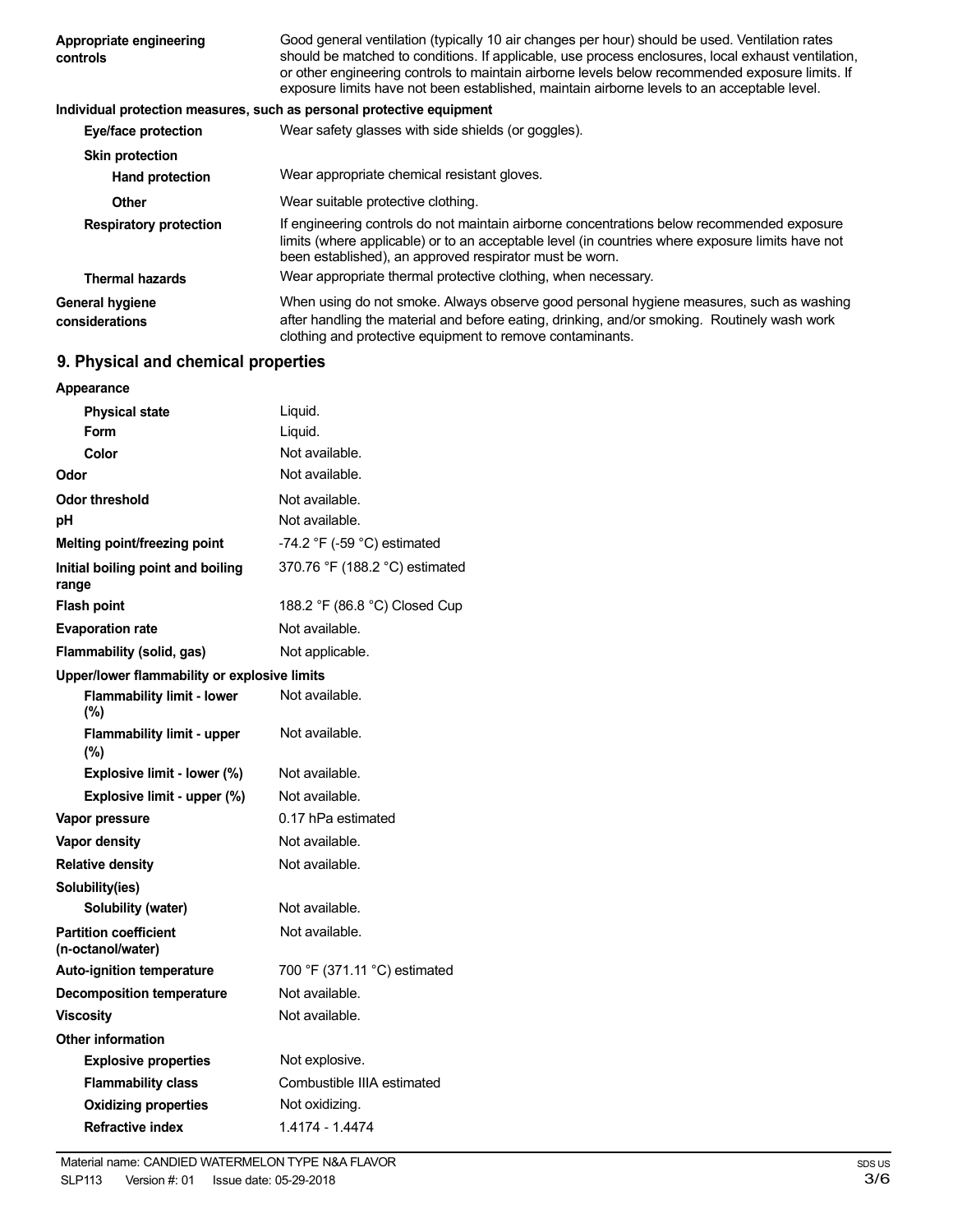#### **Specific gravity** 1.02 - 1.05

# **10. Stability and reactivity**

| <b>Reactivity</b>                            | The product is stable and non-reactive under normal conditions of use, storage and transport.                                                     |
|----------------------------------------------|---------------------------------------------------------------------------------------------------------------------------------------------------|
| <b>Chemical stability</b>                    | Material is stable under normal conditions.                                                                                                       |
| <b>Possibility of hazardous</b><br>reactions | No dangerous reaction known under conditions of normal use.                                                                                       |
| <b>Conditions to avoid</b>                   | Avoid heat, sparks, open flames and other ignition sources. Avoid temperatures exceeding the<br>flash point. Contact with incompatible materials. |
| Incompatible materials                       | Strong oxidizing agents.                                                                                                                          |
| <b>Hazardous decomposition</b><br>products   | No hazardous decomposition products are known.                                                                                                    |

# **11. Toxicological information**

#### **Information on likely routes of exposure**

| <b>Inhalation</b>                                                                                      | Prolonged inhalation may be harmful.                                                                                                                                                                  |
|--------------------------------------------------------------------------------------------------------|-------------------------------------------------------------------------------------------------------------------------------------------------------------------------------------------------------|
| <b>Skin contact</b>                                                                                    | No adverse effects due to skin contact are expected.                                                                                                                                                  |
| Eye contact                                                                                            | Direct contact with eyes may cause temporary irritation.                                                                                                                                              |
| Ingestion                                                                                              | Expected to be a low ingestion hazard.                                                                                                                                                                |
| Symptoms related to the<br>physical, chemical and<br>toxicological characteristics                     | Direct contact with eyes may cause temporary irritation.                                                                                                                                              |
| Information on toxicological effects                                                                   |                                                                                                                                                                                                       |
| <b>Acute toxicity</b>                                                                                  | Not available.                                                                                                                                                                                        |
| Skin corrosion/irritation                                                                              | Prolonged skin contact may cause temporary irritation.                                                                                                                                                |
| Serious eye damage/eye<br>irritation                                                                   | Direct contact with eyes may cause temporary irritation.                                                                                                                                              |
| Respiratory or skin sensitization                                                                      |                                                                                                                                                                                                       |
| <b>Respiratory sensitization</b>                                                                       | Not a respiratory sensitizer.                                                                                                                                                                         |
| <b>Skin sensitization</b>                                                                              | This product is not expected to cause skin sensitization.                                                                                                                                             |
| Germ cell mutagenicity                                                                                 | No data available to indicate product or any components present at greater than 0.1% are<br>mutagenic or genotoxic.                                                                                   |
| Carcinogenicity                                                                                        | Not classifiable as to carcinogenicity to humans.                                                                                                                                                     |
| IARC Monographs. Overall Evaluation of Carcinogenicity<br>Not listed.<br>Not regulated.<br>Not listed. | OSHA Specifically Regulated Substances (29 CFR 1910.1001-1050)<br>US. National Toxicology Program (NTP) Report on Carcinogens                                                                         |
| <b>Reproductive toxicity</b>                                                                           | This product is not expected to cause reproductive or developmental effects.                                                                                                                          |
| Specific target organ toxicity -<br>single exposure                                                    | Not classified.                                                                                                                                                                                       |
| Specific target organ toxicity -<br>repeated exposure                                                  | Not classified.                                                                                                                                                                                       |
| <b>Aspiration hazard</b>                                                                               | Not an aspiration hazard.                                                                                                                                                                             |
| <b>Chronic effects</b>                                                                                 | Prolonged inhalation may be harmful.                                                                                                                                                                  |
| 12. Ecological information                                                                             |                                                                                                                                                                                                       |
| <b>Ecotoxicity</b>                                                                                     | The product is not classified as environmentally hazardous. However, this does not exclude the<br>possibility that large or frequent spills can have a harmful or damaging effect on the environment. |
| Persistence and degradability<br><b>Bioaccumulative potential</b>                                      |                                                                                                                                                                                                       |
| Partition coefficient n-octanol / water (log Kow)<br>PROPYLENE GLYCOL                                  | NOM NFI<br>$-0.92$                                                                                                                                                                                    |
| <b>Mobility in soil</b>                                                                                | No data available.                                                                                                                                                                                    |
|                                                                                                        |                                                                                                                                                                                                       |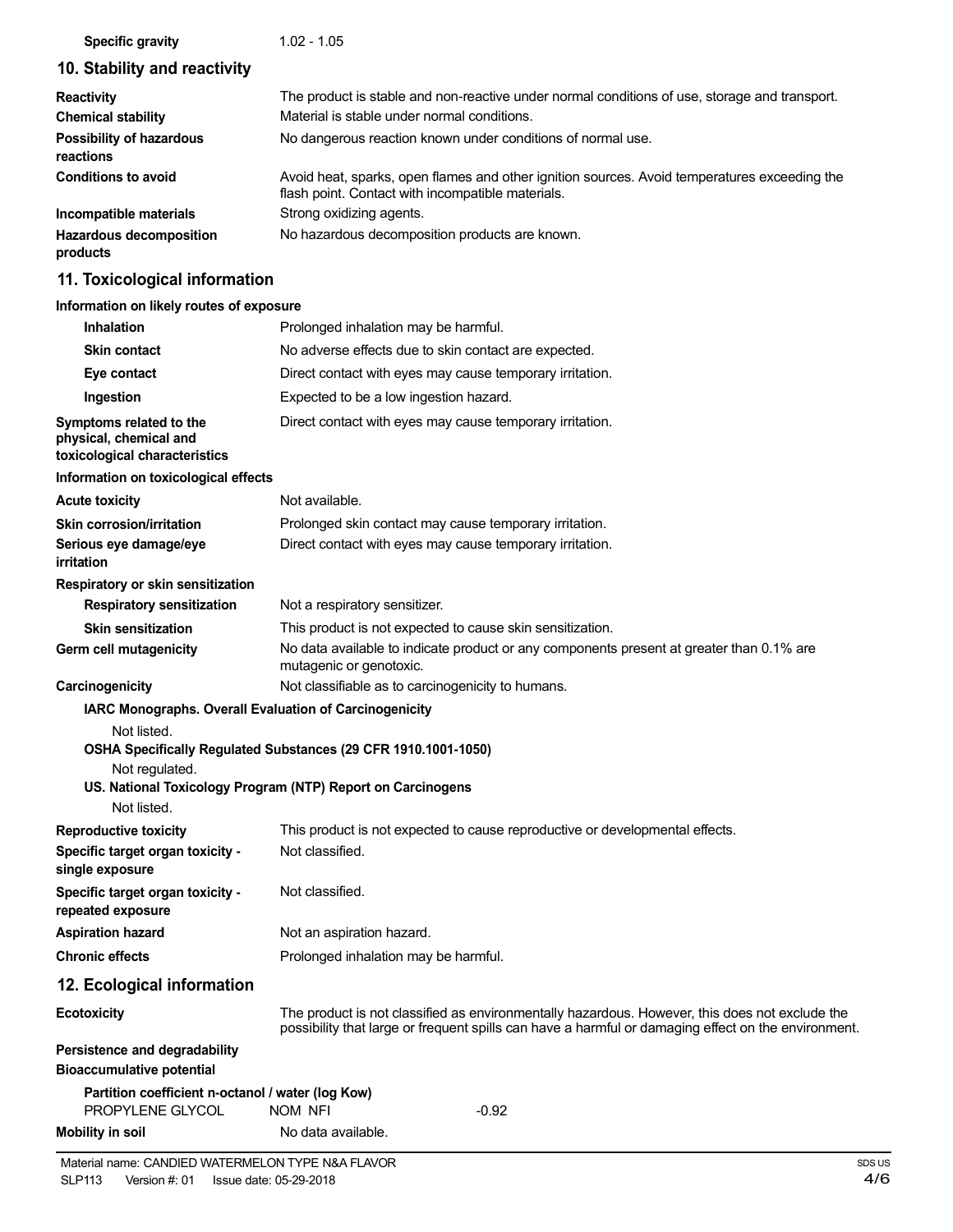| Other adverse effects                                                          | No other adverse environmental effects (e.g. ozone depletion, photochemical ozone creation<br>potential, endocrine disruption, global warming potential) are expected from this component.                             |
|--------------------------------------------------------------------------------|------------------------------------------------------------------------------------------------------------------------------------------------------------------------------------------------------------------------|
| 13. Disposal considerations                                                    |                                                                                                                                                                                                                        |
| <b>Disposal instructions</b>                                                   | Collect and reclaim or dispose in sealed containers at licensed waste disposal site. Dispose of<br>contents/container in accordance with local/regional/national/international regulations.                            |
| <b>Local disposal regulations</b>                                              | Dispose in accordance with all applicable regulations.                                                                                                                                                                 |
| Hazardous waste code                                                           | The waste code should be assigned in discussion between the user, the producer and the waste<br>disposal company.                                                                                                      |
| Waste from residues / unused<br>products                                       | Dispose of in accordance with local regulations. Empty containers or liners may retain some<br>product residues. This material and its container must be disposed of in a safe manner (see:<br>Disposal instructions). |
| <b>Contaminated packaging</b>                                                  | Since emptied containers may retain product residue, follow label warnings even after container is<br>emptied. Empty containers should be taken to an approved waste handling site for recycling or<br>disposal.       |
| 14. Transport information                                                      |                                                                                                                                                                                                                        |
| DOT                                                                            |                                                                                                                                                                                                                        |
| Not regulated as dangerous goods.                                              |                                                                                                                                                                                                                        |
| <b>IATA</b>                                                                    |                                                                                                                                                                                                                        |
| Not regulated as dangerous goods.                                              |                                                                                                                                                                                                                        |
| <b>IMDG</b>                                                                    |                                                                                                                                                                                                                        |
| Not regulated as dangerous goods.                                              |                                                                                                                                                                                                                        |
| Transport in bulk according to<br>Annex II of MARPOL 73/78 and<br>the IBC Code | Not established.                                                                                                                                                                                                       |
| 15. Regulatory information                                                     |                                                                                                                                                                                                                        |
| US federal regulations                                                         | This product is a "Hazardous Chemical" as defined by the OSHA Hazard Communication<br>Standard, 29 CFR 1910.1200.                                                                                                      |
| TSCA Section 12(b) Export Notification (40 CFR 707, Subpt. D)                  |                                                                                                                                                                                                                        |
| Not regulated.<br><b>CERCLA Hazardous Substance List (40 CFR 302.4)</b>        |                                                                                                                                                                                                                        |
| Not listed.<br>SARA 304 Emergency release notification                         |                                                                                                                                                                                                                        |
| Not regulated.<br>Not regulated.                                               | OSHA Specifically Regulated Substances (29 CFR 1910.1001-1050)                                                                                                                                                         |
| Superfund Amendments and Reauthorization Act of 1986 (SARA)                    |                                                                                                                                                                                                                        |
| <b>Hazard categories</b>                                                       | Immediate Hazard - No                                                                                                                                                                                                  |
|                                                                                | Delayed Hazard - No<br>Fire Hazard - Yes<br>Pressure Hazard - No<br>Reactivity Hazard - No                                                                                                                             |
| <b>SARA 302 Extremely hazardous substance</b>                                  |                                                                                                                                                                                                                        |
| Not listed.                                                                    |                                                                                                                                                                                                                        |
| SARA 311/312 Hazardous<br>chemical                                             | No                                                                                                                                                                                                                     |

#### **SARA 313 (TRI reporting)** Not regulated.

#### **Other federal regulations**

**Clean Air Act (CAA) Section 112 Hazardous Air Pollutants (HAPs) List**

Not regulated.

**Clean Air Act (CAA) Section 112(r) Accidental Release Prevention (40 CFR 68.130)**

Not regulated.

**Safe Drinking Water Act (SDWA)** Not regulated.